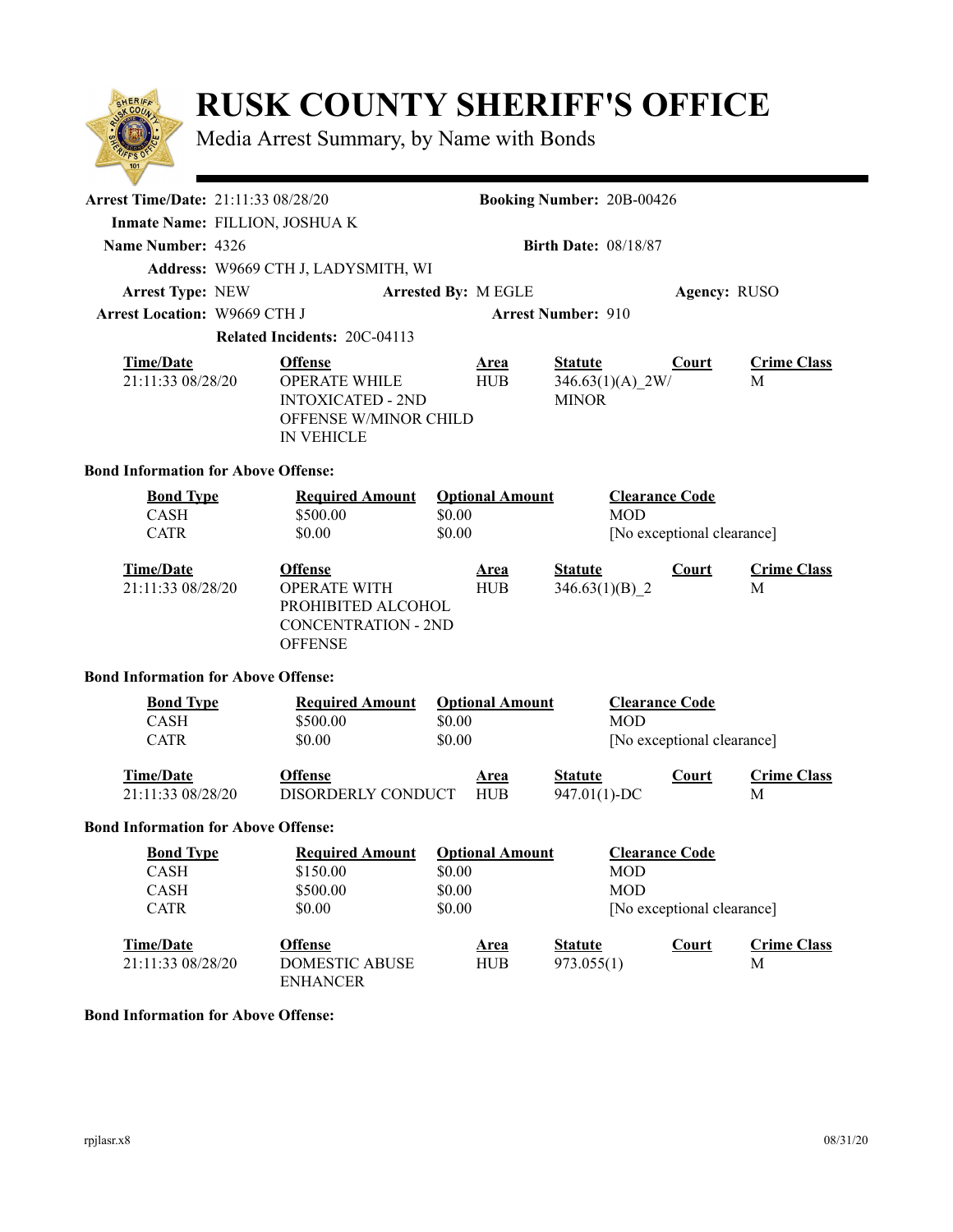| <b>Bond Type</b><br><b>CASH</b><br><b>CASH</b><br><b>CATR</b>                                                   | <b>Required Amount</b><br>\$150.00<br>\$500.00<br>\$0.00                                                          | <b>Optional Amount</b><br>\$0.00<br>\$0.00<br>\$0.00 |                                  | <b>Clearance Code</b><br><b>MOD</b><br><b>MOD</b><br>[No exceptional clearance] |                            |                         |  |  |
|-----------------------------------------------------------------------------------------------------------------|-------------------------------------------------------------------------------------------------------------------|------------------------------------------------------|----------------------------------|---------------------------------------------------------------------------------|----------------------------|-------------------------|--|--|
| <b>Time/Date</b><br>21:11:33 08/28/20                                                                           | <b>Offense</b><br>BATTERY OR THREAT TO HUB<br>JUDGE/PROSECUTOR/LAW<br><b>ENFORCEMENT OFFICER</b>                  | Area                                                 | <b>Statute</b><br>$940.203(2)$ - | <b>AGGRAVATED</b>                                                               | <b>Court</b>               | <b>Crime Class</b><br>F |  |  |
| <b>Bond Information for Above Offense:</b>                                                                      |                                                                                                                   |                                                      |                                  |                                                                                 |                            |                         |  |  |
| <b>Bond Type</b><br><b>CASH</b><br><b>CATR</b>                                                                  | <b>Required Amount</b><br><b>Optional Amount</b><br>\$0.00<br>\$500.00<br>\$0.00<br>\$0.00                        |                                                      |                                  | <b>Clearance Code</b><br><b>MOD</b><br>[No exceptional clearance]               |                            |                         |  |  |
| <b>Time/Date</b><br>00:00:00 08/28/20                                                                           | <b>Offense</b><br><b>CRIMINAL DAMAGE TO</b><br><b>PROPERTY</b>                                                    | <b>Area</b><br><b>HUB</b>                            | <b>Statute</b><br>943.01(1)      |                                                                                 | Court                      | <b>Crime Class</b>      |  |  |
| <b>Bond Information for Above Offense:</b>                                                                      |                                                                                                                   |                                                      |                                  |                                                                                 |                            |                         |  |  |
| <b>Bond Type</b><br>CASH<br><b>CATR</b>                                                                         | <b>Required Amount</b><br>\$500.00<br>\$0.00                                                                      | <b>Optional Amount</b><br>\$0.00<br>\$0.00           |                                  | <b>Clearance Code</b><br><b>MOD</b>                                             | [No exceptional clearance] |                         |  |  |
| <b>Arrest Time/Date: 10:05:07 08/25/20</b><br>Inmate Name: LADWIG, TYLER M                                      |                                                                                                                   |                                                      | <b>Booking Number: 20B-00418</b> |                                                                                 |                            |                         |  |  |
| Name Number: 3171                                                                                               | <b>Birth Date: 02/09/95</b>                                                                                       |                                                      |                                  |                                                                                 |                            |                         |  |  |
|                                                                                                                 | Address: N4486 HOFFER RD, COUDERAY, WI                                                                            |                                                      |                                  |                                                                                 |                            |                         |  |  |
| <b>Arrest Type: NEW</b>                                                                                         | <b>Arrested By: K ZEBRO</b>                                                                                       |                                                      |                                  | Agency: RUSO                                                                    |                            |                         |  |  |
| <b>Arrest Location: RUSO</b><br><b>Arrest Number: 904</b>                                                       |                                                                                                                   |                                                      |                                  |                                                                                 |                            |                         |  |  |
|                                                                                                                 | <b>Related Incidents:</b>                                                                                         |                                                      |                                  |                                                                                 |                            |                         |  |  |
| <b>Time/Date</b><br>00:00:00 08/25/20                                                                           | <b>Offense</b><br><b>OPERATE M/V WHILE</b><br><b>REVOKED - REV DUE TO</b><br>ALCOHOL/CONTR<br><b>SUBS/REFUSAL</b> | <b>Area</b>                                          | <b>Statute</b><br>AR)2           | 343.44(1)(B)&(2)(RCC                                                            | Court                      | <b>Crime Class</b><br>T |  |  |
| <b>Bond Information for Above Offense:</b>                                                                      |                                                                                                                   |                                                      |                                  |                                                                                 |                            |                         |  |  |
| <b>Bond Type</b><br>SIG                                                                                         | <b>Required Amount</b><br>\$1,000.00                                                                              | <b>Optional Amount</b><br>\$0.00                     |                                  | <b>Clearance Code</b><br><b>SIGN</b>                                            |                            |                         |  |  |
| <b>Arrest Time/Date: 10:14:38 08/25/20</b><br><b>Booking Number: 20B-00419</b><br>Inmate Name: SYKORA, DEBORA M |                                                                                                                   |                                                      |                                  |                                                                                 |                            |                         |  |  |
| <b>Name Number: 7874</b><br><b>Birth Date: 02/23/55</b><br>Address: N4355 HWY 27 RD, LADYSMITH, WI              |                                                                                                                   |                                                      |                                  |                                                                                 |                            |                         |  |  |